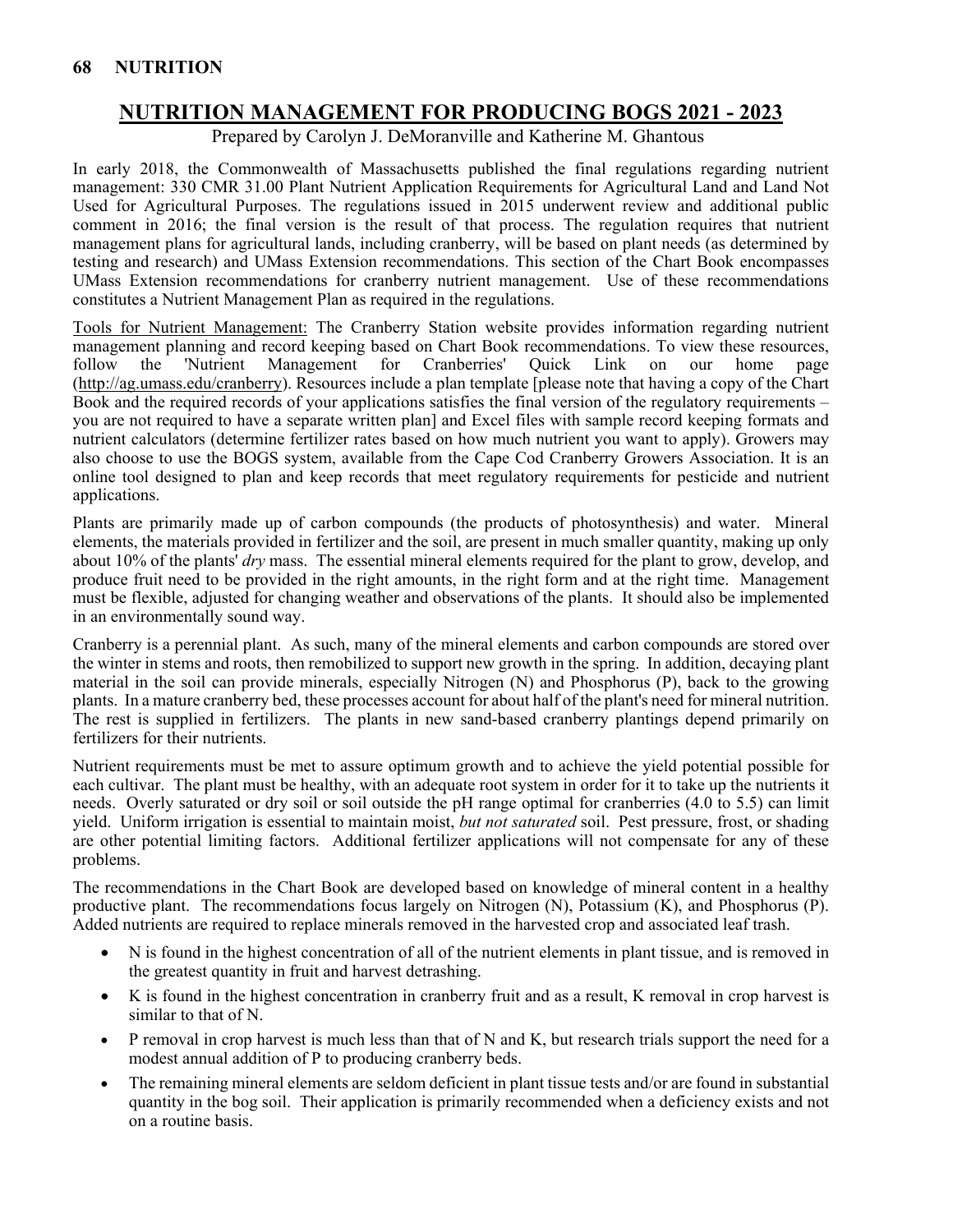### **NITROGEN (N)**

The N fertilizer is not primarily used to produce fruit in the current year, rather it supports the building of the new growth that is the photosynthesis factory to support future production. In our research, current season N applications correlated to current season yield only 10-15% of the time, while in almost all cases applied N correlated significantly with production in the following two years.

Recommended N fertilizer rates are based on the amount of N removed during harvest (in fruit and in trash). To replace the removed N, we need to apply fertilizer. Plants are not able to take up all the fertilizer applied. The amount of N removed is then multiplied by a correction factor of 1.4 to account for the less than 100% efficiency of fertilizer uptake. The base rates can then adjusted based on seasonal conditions, observed plant growth, previous summer tissue tests, and historic bog responses. The base rate recommendations for N vary by cultivar group. The N *concentration* in fruit and new growth is similar among the cultivars. The N *amount* in biomass (fruit and plant material) produced and then lost in harvest operations differs among the groups.

#### **N lost in fruit:**

- Each 100 bbl of fruit has 5.1 lb of N.
- As crop size increases, we can scale up from the 5.1 lb/100 bbl to the numbers of bbl/A produced or expected.

#### **N lost in detrashing during harvest:**

- Each acre of Early Black loses 13.4 lb N in plant biomass (in addition to what is removed in the fruit). That amount is likely similar in Howes.
- Larger fruited cultivars are larger plants with bigger leaves, and lose more biomass per acre.
- Ben Lear and first generation hybrids such as Stevens and Grygleski, lose 20.1 lb N per acre. o 1.5 x Early Black rate to compensate for larger plant size.
- Newer Rutgers and University of Wisconsin hybrids lose 26.8 lb N per acre.
	- o 2 x Early Black rate to compensate for larger plant size.

The base range reflects varying crop loads: up to 600 bbl/A for the newest hybrids and up to 300 bbl/A for the others. This does not mean that higher yields necessarily would require more N. In fact, for all but the newest cultivars, adding more N than required can result in yield *decline.*

| Cultivar group                                                                                         | <b>Base N rate</b><br>$lb/A$ | <b>Other considerations</b>                   |
|--------------------------------------------------------------------------------------------------------|------------------------------|-----------------------------------------------|
| Natives: Early Black and Howes                                                                         | 25-40                        | Reduce to 25-30 for crops less than 200 bbl/A |
| Older hybrids and large fruit: Ben Lear,<br>Stevens, Grygleski, Pilgrim                                | $35 - 50$                    | Reduce to 35-40 for crops less than 200 bbl/A |
| Rutgers and University of Wisconsin<br>cultivars: Crimson Queen, Demoranville,<br>Mullica Queen, HyRed | 50-80                        | Reduce to 50-60 for crops less than 300 bbl/A |

#### **Recommended base Nitrogen rates**

The aim is to provide enough N to produce a stand of uprights with optimal density and length that will support an optimal crop of good quality fruit. When the upright stand is too dense or too long, shading occurs, pollinators may be impeded, and conditions are perfect for fungal rot infections. A thin, stunted stand will not support a large crop since there will not be adequate leaf area, leading to a deficit in photosynthesis and a shortage of carbohydrates for making fruit.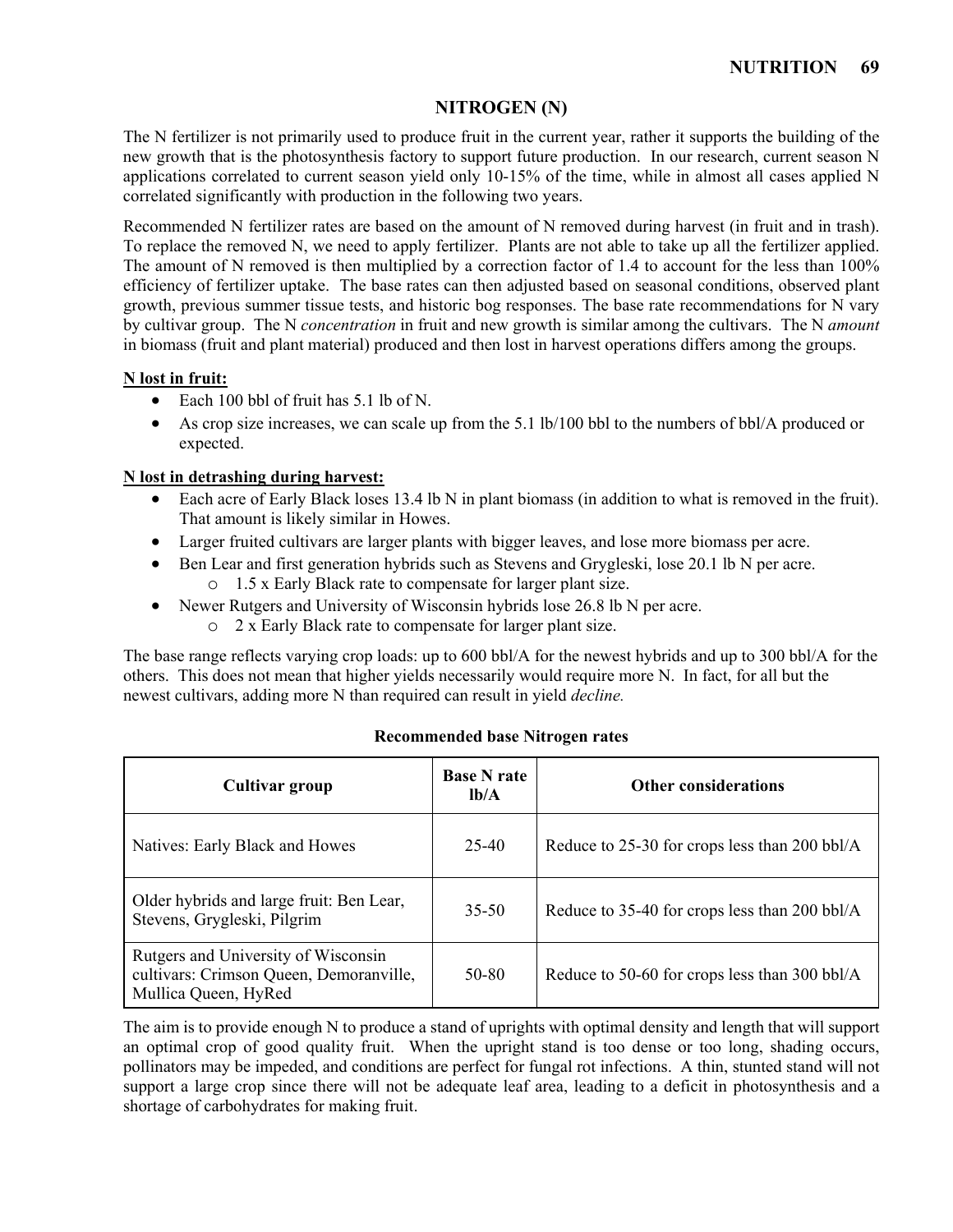Within the recommended rate ranges, previous observed outcomes, tissue test results (see page 71), and observations of the plants color and growth should be used to adjust your rate. Some potential yearly adjustments to the recommendation based on growth and tissue test N:

- If vines are stunted or yellowed and tissue N is low use more
- If vines are stunted or yellowed and tissue N is high look for other limiting factors
- If vine growth is adequate (see below) and tissue test is in the normal range continue with the chosen rate
- If vines are rank or leggy and tissue N is low use less or change timing; vegetative growth is being favored over production
- If vines are rank or leggy and tissue N is high or adequate use less
- If yield potential is limited by pest damage or frost use less

#### **Vine appearance.**

Length and density of uprights. The table below shows adequate stand density and upright length for four common cultivars assessed at hook stage (mid-June). Uprights generally should not be longer than 4 inches. An adequate stand of both flowering and vegetative uprights is important, as about 80% of this year's vegetative uprights will flower next year. Even and adequate vine cover is the key to good production: 200 flowering uprights/sq. ft., each producing an average of 1 berry, will give a crop of 200-300 bbl/A. To sample upright density: count all uprights in a circle 4 inches in diameter. Total upright density (approximate) for 'Early Black' should be 50/sample; density for 'Howes', 'Ben Lear', or 'Stevens' should be 35/sample. Multiply the amount in the 4 inch diameter cicle by 12 to approximate the number per squre foot.

#### **Upright density observations at hook stage (mid June)**

| Cultivar                          | <b>Early Black</b> | <b>Howes</b> | <b>Ben Lear</b> | <b>Stevens</b> |
|-----------------------------------|--------------------|--------------|-----------------|----------------|
| Upright density (per sq ft)       | 600                | 400          | 400             | 400            |
| Minimum Upright total length (in) | >2.25              | >2.25        | >2.5            | >2.5           |

- Density of total uprights per sq ft, >40% should be flowering
- Upright length above the fruit on a flowering upright should be 1.5 to 2 in.

Leaf greenness is related to the pigment chlorophyll that is involved in carbohydrate production through photosynthesis. Along with adequate growth (length) of the uprights, chlorophyll content is an important determinant of yield. Overall intensity and shade of leaf greenness (chlorophyll) is related to adequate N nutrition. With experience, growers can assess intensity of greenness by visual observation.

A bog with thin vine cover, pale leaves, or stunted vines may not be getting enough nitrogen. Vines that are too long and too dense have nutritional assets diverted to vegetation and not fruit (small berries, poor fruit color, increased fruit rot, and inability of bees to reach pollination sites).

#### **Nitrogen timing.**

Plan nitrogen fertilizer applications based on soil type and soil temperature.

- On sandy soils (<1% organic matter), nitrogen fertilizer may be applied throughout the season.
- On more organic cranberry soils and older beds, applications should be based on soil temperatures.
	- $\circ$  For typical cranberry bogs (1-4% organic matter), applications of N should not be necessary early in the spring. From flood removal until soil temperatures exceed 55°F, adequate N should be available through biological processes (mineralization; the process by which microbes convert N to plant-available forms).
	- o Nitrogen is slowly released from the soil early in the spring when the cranberry plants are dormant. This leads to a 'flush' of ammonium availability when the plants are breaking dormancy.
	- $\circ$  As soil temperatures increase from 55°F to 70°F, release of N through mineralization is only moderate. Fertilizer applications should be beneficial. This corresponds to the period from roughneck stage through bloom.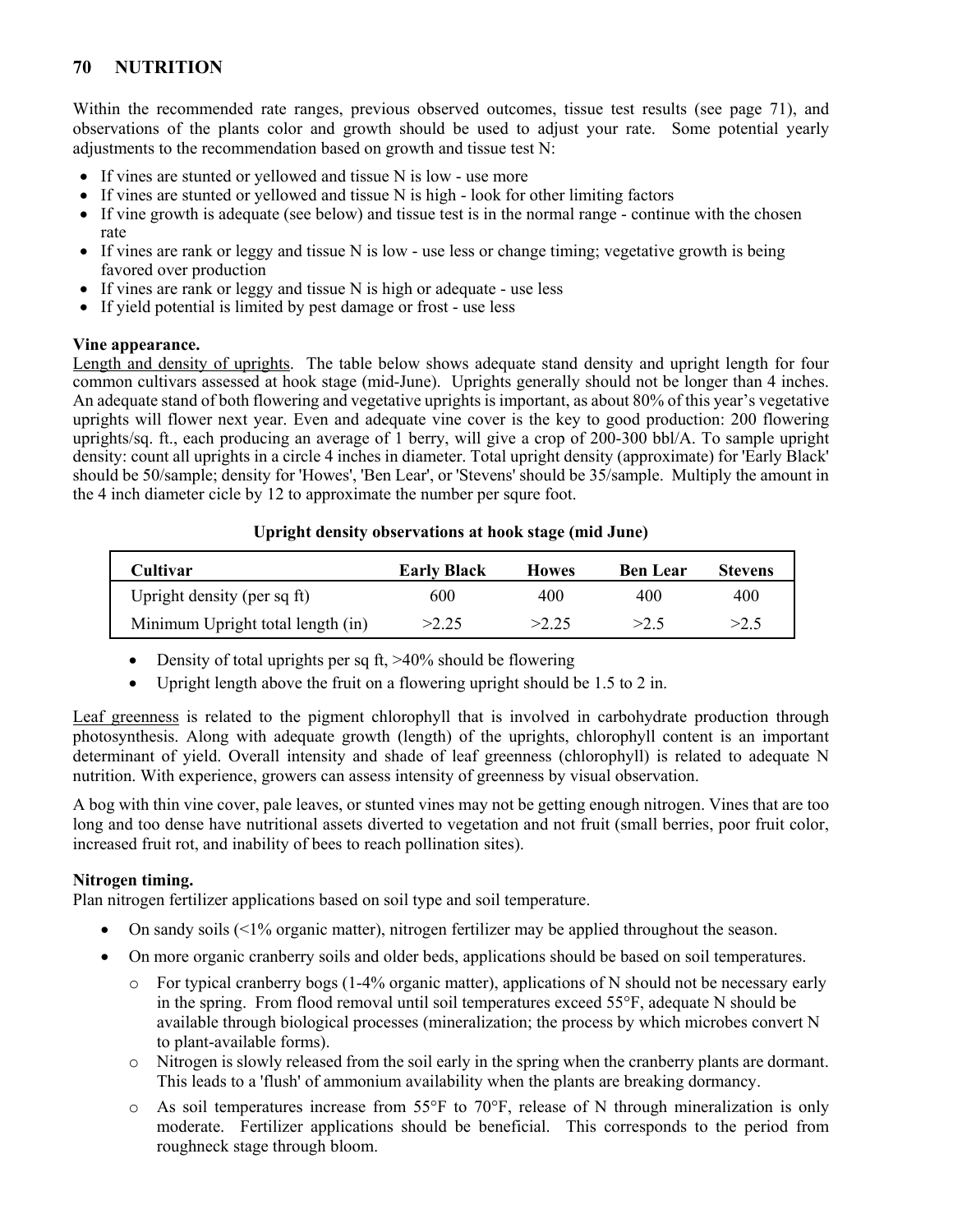During spells of hot weather, when soil temperatures exceed 70°F and air temperatures exceed 85°F, soil N release increases and crop development slows, so planned fertilizer N applications should be reduced, delayed, or eliminated especially on beds with high organic matter in the soil.

It is best to time N applications by the growth stage of the plants. Cranberries primarily use N during three stages: early season leaf production, fruit set, and bud set. When N is applied pre-bloom, it is rapidly taken into the plant and moved to the new leafy growth. While such applications can assure adequate upright length, adding too much N at this stage can lead to excessive growth. Fruit production is a very high demand period that extends from earliest set to about 3 weeks after the final fruit are set. Bud set is occurring during fruit set, so set applications also support this function.

Since the fruit set window is such a high N demand period, it is not unusual to see some loss of green color in the leaves above the fruit as the fruit are drawing N from both those leaves and the soil. Minor yellowing is normal, severe overall yellowing can indicate inadequate N fertilization. This should not be confused with Yellow Vine (see page 69), a patterned yellowing related to root stress and not improved by the addition of N.

| Stage/formulation                                           | % of total N for the<br>season |  |  |  |  |  |  |
|-------------------------------------------------------------|--------------------------------|--|--|--|--|--|--|
| <b>Slow or controlled release</b>                           |                                |  |  |  |  |  |  |
| Pre-roughneck (mid-May)                                     | $50-100\%$ <sup>*</sup>        |  |  |  |  |  |  |
| Fast-acting, soluble sources including soil-applied liquids |                                |  |  |  |  |  |  |
| All but the newest cultivars                                |                                |  |  |  |  |  |  |
| Roughneck to hook                                           | up to $20\%$                   |  |  |  |  |  |  |
| 75% in bloom (early set)                                    | 50-60%                         |  |  |  |  |  |  |
| 75% out of bloom (late set)                                 | $30-40%$                       |  |  |  |  |  |  |
| Fast-acting, soluble sources including soil-applied liquids |                                |  |  |  |  |  |  |
| <b>Rutgers and U-WI cultivars</b>                           |                                |  |  |  |  |  |  |
| Roughneck to hook                                           | up to $20\%$                   |  |  |  |  |  |  |
| First fruit set                                             | $30 - 35\%$                    |  |  |  |  |  |  |
| 7 days later                                                | $30 - 35\%$                    |  |  |  |  |  |  |
| 7 days later                                                | 20-30%                         |  |  |  |  |  |  |

\*if less than 100%, apply remainder at set using fast-acting sources

#### **Nitrogen sources.**

Most cranberry growers in MA apply N in NPK fertilizer (aka 'complete fertilizers') primarily to reduce application costs when N, P, and K are all needed. In such fertilizers, the first number on the bag or jug is the percent N in the material. Since P requirements are substantially less than those for N and K, materials with high middle numbers (phosphate) should be avoided. This is especially true of materials with the middle number higher than the first. Note that when using liquid fertilizers, the percent on the jug is based on weight, so to calculate pounds per acre applied, one must correct for the liquid density (weight per gallon x gallons per acre x percent).

The best available evidence indicates that cranberries respond poorly to nitrate N especially in the absence of ammonium N; the AMMONIUM FORM is recommended. Monoammonium phosphate is an excellent source but can provide excess P (see the Phosphorus section below). Ammonium sulfate is also an excellent source. Light rates of urea, a material that breaks down to ammonium, are suitable to correct N deficiencies quickly (when the urea is dissolved and used as a foliar feed). Use blended fertilizers with ammonium N and excellent uniformity of particle size or ammoniated materials. Non-uniform blends may sort during application, giving poor results. Liquid formulations designed to be applied to the soil and taken up through the roots can be substituted for granular materials.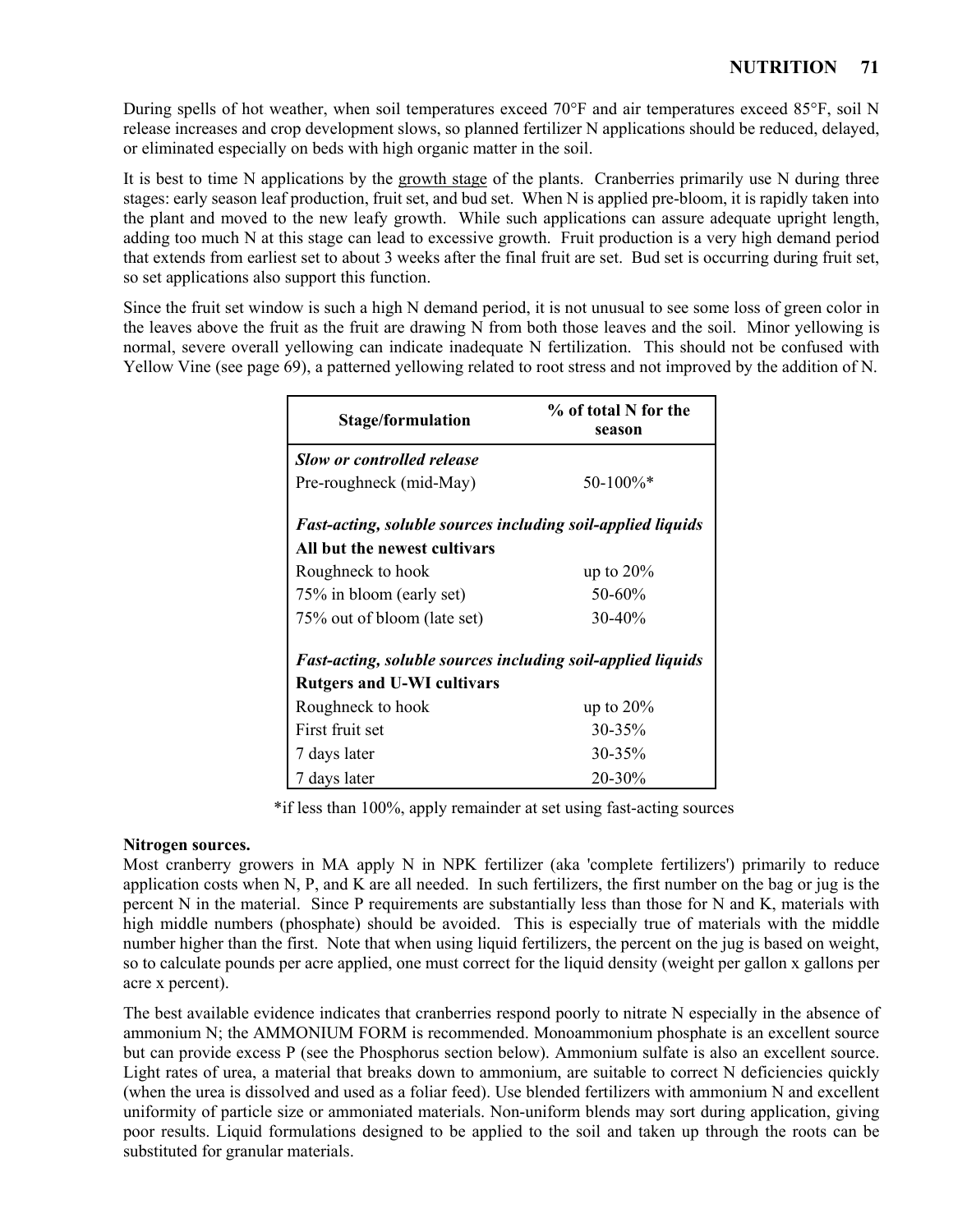FISH HYDROLYSATE FERTILIZER is available commercially, is useful for organic production, and has been shown to be a suitable substitute for granular, inorganic NPK. It may provide benefits in soil conditioning and reducing movement of nutrients out of the root zone. Fish fertilizer is a good choice where the bog holds water poorly and/or has a history of needing larger than normal fertilizer rates. The nitrogen in fish fertilizer is tied up in organic compounds. As these degrade in the soil, nitrogen is slowly released for use by the cranberry plants. Leaching losses of nitrogen are reduced. Therefore, 20% lower nitrogen rates provided as fish fertilizer should give the same result as a higher nitrogen rate provided in granular, inorganic fertilizer. This has been demonstrated on commercial bogs. Fish is especially useful in the spring and can be incorporated into a program that includes other inorganic fertilizers if organic production methods are not required.

### **PHOSPHORUS (P)**

#### **PHOSPHORUS (P**) **RATES OF 10 LB/A (20 LB/A P2O5) OR LESS ARE STRONGLY RECOMMENDED UNLESS A DEFICIENCY IS DOCUMENTED.**

Phosphorus is important for plant metabolism; it plays a key role in energy transfers, in transporting the sugars produced in photosynthesis, and is part of the DNA molecule. If P is deficient, growth and yield can be impacted. However, P does build up in the upper soil layers and some of that is available to the plants. This stratification often confounds P soil test results, making them difficult to interpret. Therefore, application recommendations are based on crop use and tissue testing. Of the three main nutrients, P is required in the smallest amount (compared to N and K). P removed during harvest accounts for only about 5 lb/A (250 bbl/A) contains approximately 2.5 lb P and normal harvest and subsequent detrashing removes another 2.5 lb). Pruning operations can also remove P; 500 lb of vine prunings contain about 1/2 lb P.

P is often added with N in NPK fertilizers and is the second number on the bag. Fertilizer convention is such that the second number is actually percent *phosphate*  $(P_2O_5)$ , so to calculate the actual P, that number is multiplied by *0.44*.

#### **Important considerations regarding P use and use reduction:**

Very little P is removed from the bog in the harvested crop! Cranberries require additions of phosphorus fertilizer for sustained productivity, but there is *no evidence* that more than 20 lb/A actual P is required for productive cranberries.

Research studies on P have shown:

- On high P sand soils, there was no response to P fertilizer on beds with adequate tissue P.
- On native cultivars, the greatest yields were on plots receiving 10-15 lb/A P, with no improvement at higher rates.
- If tissue P was in the sufficient range, rates well below 10 lb/A gave the best yields.
- If tissue P was in the deficient range, 20 lb/A gave the best yield.
- At several commercial sites, growers applying an average of 10 or less  $\frac{16}{A}$ /yr P over a period of years have seen either no change or an *improvement* in their crops.

Based on these data and observations, the P rate recommendations in this Chart Book were developed. The only exception to these recommendations are new beds with fresh sand planting medium (the recommendation for those is to use up to 20 lb/A at planting and no more than *a total* of 30 lb/A for the first season on new or renovated beds).

P can be an environmental pollutant. Adverse environmental impacts are reduced by using moderate P rates (no more than 20 lb/A per season) and by careful attention to harvest flood management. When bogs are flooded, especially when soil and water are warm, P from the soil can move into the flood water. When the flood is released, the dissolved P then leaves the bog system.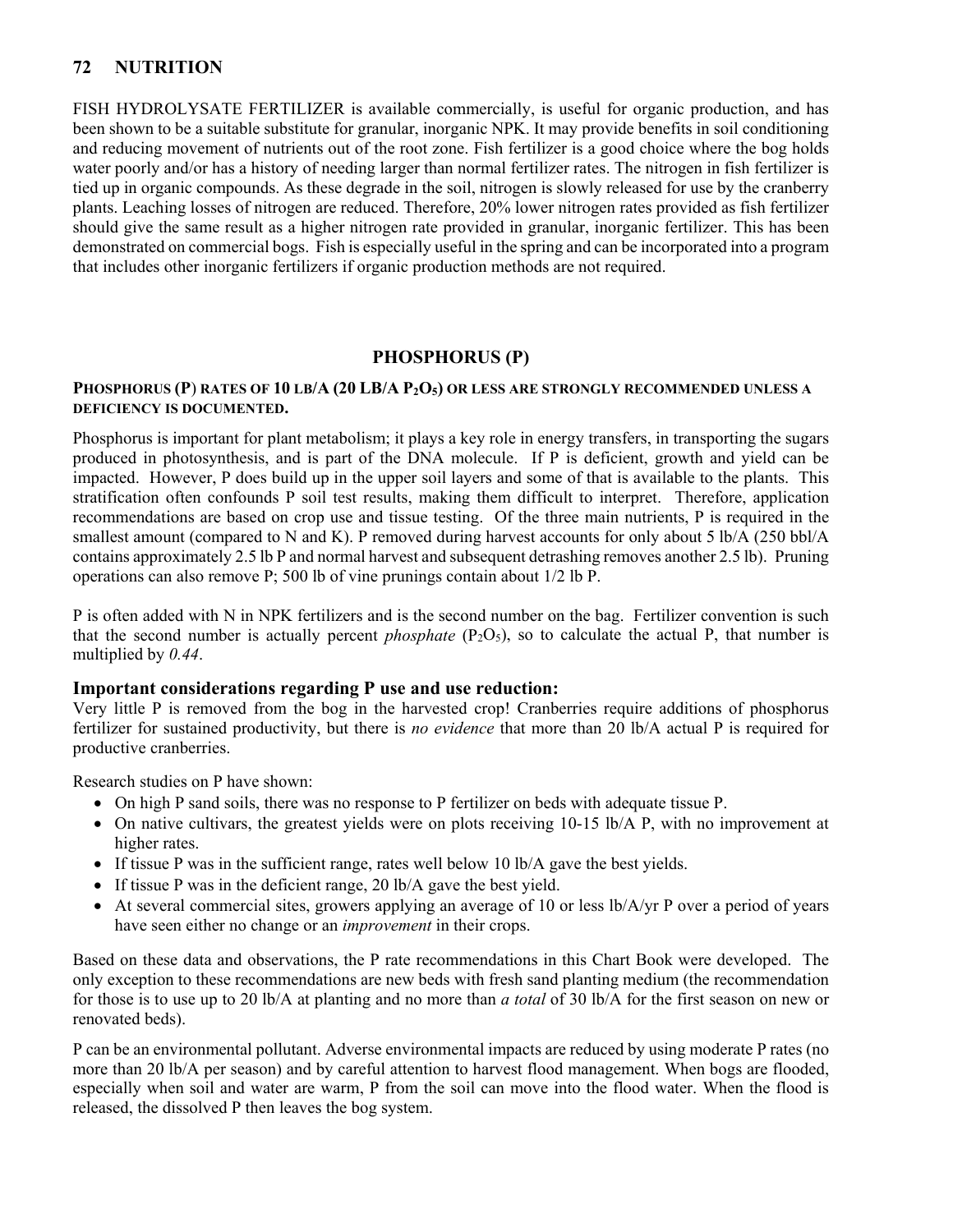To minimize P release in harvest floods:

- 1) Hold harvest floods for 2-4 days to allow settling of P-containing particles.
- 2) Release gradually (to avoid flushing particles) so that discharge is completed within 10 days. Research has shown that holding floods beyond 10-12 days in the fall can result in oxygen depletion and release of P from iron in the soil.
- 3) Use no more than 20 lb/A P in fertilizer -- laboratory research showed that with higher P use, P movement into the flood begins immediately upon flooding and then accelerates as oxygen depletes. With low to moderate P use, P release into water is minimized.

| <b>Production system</b>                                            | <b>Recommended P</b><br>rate lb/A | as $P_2O_5$ lb/A | <b>Notes</b>                                        |  |  |
|---------------------------------------------------------------------|-----------------------------------|------------------|-----------------------------------------------------|--|--|
| New plantings                                                       | up to $30$                        | up to $68$       | Initial year only                                   |  |  |
| Established beds,<br>tissue test $>0.16\%$                          | no more than 10                   | no more than 23  |                                                     |  |  |
| Established beds,<br>tissue test $0.11$ - $0.15\%$ and stable       | no more than 15                   | no more than 34  | Trying a lower rate (e.g.<br>10 lb/A) is encouraged |  |  |
| Established beds,<br>tissue test $\leq 0.12\%$ and trending<br>down | up to $20$                        | up to $45$       | 15 lb/A P with testing<br>should suffice            |  |  |
| Established beds,<br>tissue test $\leq 0.10\%$                      | 20                                | 45               |                                                     |  |  |

#### **Recommended Phosphorus rates**

Based on production research, 10-15 lb/A P is sufficient to maintain productivity if tissue test P is in the sufficient range (0.1-0.2%). In fact, in plots and demonstration sites, production and fruit quality were maintained with an average of 10 lb/A and no significant relationship between P rate and yield was observed. As P fertilizer use was reduced, P output from the bog (in flood water) also decreased. Based on these studies, growers have reduced P applications well **below** the previously recommended maximum of 20 lb/A (5-year rolling average of  $\sim$ 10 lb/A) with no reduction in crop. When implementing a reduced P rate, it is important to collect August tissue tests and follow these recommendations: If P is  $\leq 0.10\%$  - increase the P rate and retest next season; if P is 0.10-0.11% - maintain the P rate and retest next season; if P is 0.12-0.15% - maintain the reduced P rate and retest in 2-3 years; if P is 0.16% or more - further P reduction should be considered.

### **Phosphorus timing and sources.**

Phosphorus ties up in the soil quickly, binding to iron and aluminum. Therefore, P should only be applied when the plants are actively growing. Phosphorus is generally added with nitrogen and potassium (NPK) or as super phosphate (0-25-0) or triple super phosphate (0-45-0). Research indicates that foliar P or soil-applied liquid fertilizer that contains P, bone meal, or rock phosphate can supply the P needs of cranberry bogs as well. The second number on the bag of NPK fertilizer is *phosphate* - P<sub>2</sub>O<sub>5</sub>.

### *\* To determine pounds of P in 100 pounds of fertilizer, multiply 0.44 by the second number on the fertilizer label.*

When choosing fertilizers, remember that research indicates there is **no horticultural benefit** to high P rates (in excess of 20 lb/A actual P per season) and that high P applications can be associated with degradation in water quality. If tissue P is in the sufficient range, we do not recommend fertilizers with high P (middle bag number). In fact, excellent results have been seen in recent years with 1:1 or near 2:1 N:P ratios (for example, 18-8-18). **It is highly recommended that growers use reduced P ratio fertilizer on their bogs, especially if high N applications are planned.**

Use no more than 20 lb/A actual P (~45 lb/A P<sub>2</sub>O<sub>5</sub>) per season except on new beds. See calculations on the **last page of the Nutrition section.**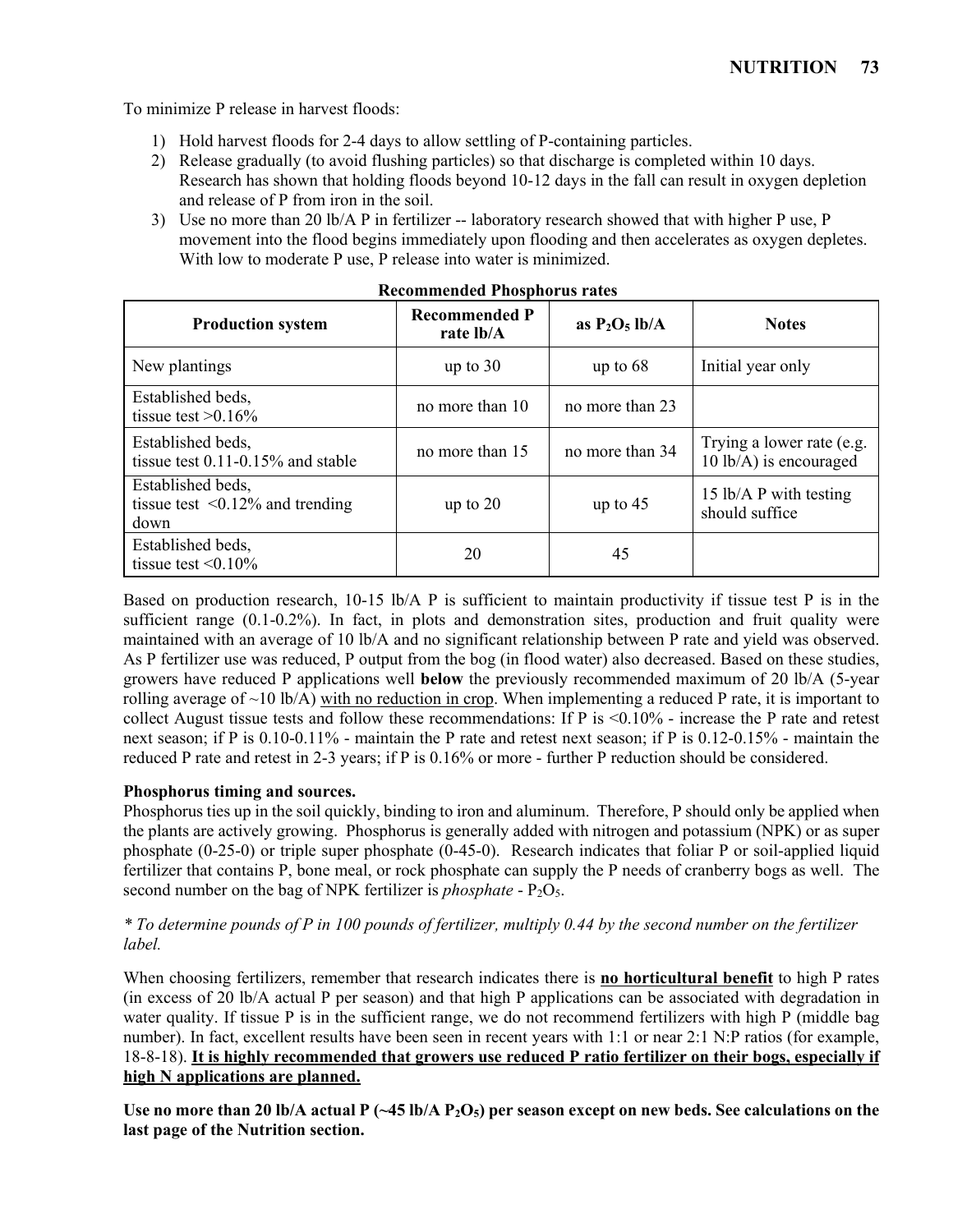### **POTASSIUM (K)**

The amount of K in cranberry leaves is second only to nitrogen among the mineral nutrients and K is the element in the greatest abundance in the fruit. Potassium is important in the movement of sugars in the plant, in maintaining plant hydration, and in many enzyme reactions in the plant. Cranberry sand soils are naturally low in K, leading to an annual requirement for K additions.

#### **Potassium rates.**

K is often added with N in NPK fertilizers and is the third number on the bag. Fertilizer convention is such that the third number is actually percent potassium oxide  $(K_2O)$ , so to calculate the actual K, that number is multiplied by 0.83. When tissue and soil tests are in the sufficient range, the K requirement is roughly similar to that for N, so choosing an NPK with similar first and third numbers works well.

|                                 | Recommended<br>K rate lb/A | <b>Other considerations</b>                                                                          |  |  |  |  |  |  |
|---------------------------------|----------------------------|------------------------------------------------------------------------------------------------------|--|--|--|--|--|--|
| Soil and tissue tests<br>normal | up to $100$                | Look for NPK with similar first and third numbers                                                    |  |  |  |  |  |  |
| Soil and tissue tests low       | 60-100                     | Consider a supplement like SulPoMag or KMag at<br>100-150 lb/A or a soil-applied liquid K supplement |  |  |  |  |  |  |
| Tissue test high                | $0 - 60$                   | Use no supplements                                                                                   |  |  |  |  |  |  |

#### **Recommended Potassium rates**

#### **Potassium timing and sources.**

Supplemental K may be applied as soon as the soil warms in the spring, generally in early May. Otherwise, K is generally added with nitrogen and phosphorus (NPK).

Supplemental K is often added with magnesium (SulPoMag or similar product), but may be applied as a foliar spray (of little value in research trials) or as potassium sulfate (0-0-50). Muriate of potash (KCl, potassium chloride, 0-0-60) may be less desirable due to the adverse effects of chloride on cranberry vines when used at high rates over years. However, modest rates appear to have no adverse impact. While foliar applied K seems to have little utility in cranberry production, soil-applied liquid products containing K have been used with good results.

#### **OTHER ELEMENTS**

#### **Calcium and Magnesium.**

The other major elements, Calcium (Ca) and Magnesium (Mg) are seldom lacking in cranberries. However, Mg is often added with K in SulPoMag or KMag. On bogs with Yellow Vine (see below), magnesium sulfate (Epsom salts) may alleviate symptoms. Diagnosed deficiencies (using tissue tests) of Mg or Ca may be treated with 30 lb/A of the deficient element in granular form applied in the spring or with liquid supplements prebloom.

Soil balance of K, Mg, and Ca is important. Excessive use of any one can induce deficiency of the others. This is especially a risk with large soil applications of Ca. Lime can have adverse effects by changing soil pH and is not recommended for use in cranberry production. Products that supply Ca may improve fruit quality or firmness. Examples of Ca supplements suitable for cranberry include those that are gypsum based (gypsum and some formulations of Solu-Cal) and liquid supplements such as Full Measure CAL  $30^{TM}$  (this material increased Ca concentration in cranberry fruit in research trials).

**Yellow vine (YV)** manifests as an apparent nutrient deficiency. Beginning with older leaves, yellowing presents along leaf margins and between the veins on the leaf, leaving green only along the veins. Tissue tests of such leaves often show higher than standard potassium and low-normal magnesium. However, extensive investigation has shown that the nutrient imbalance is *secondary* to the primary problem – root insufficiency due to too much or too little moisture. Cranberry bogs with patches of YV were found to have soil water content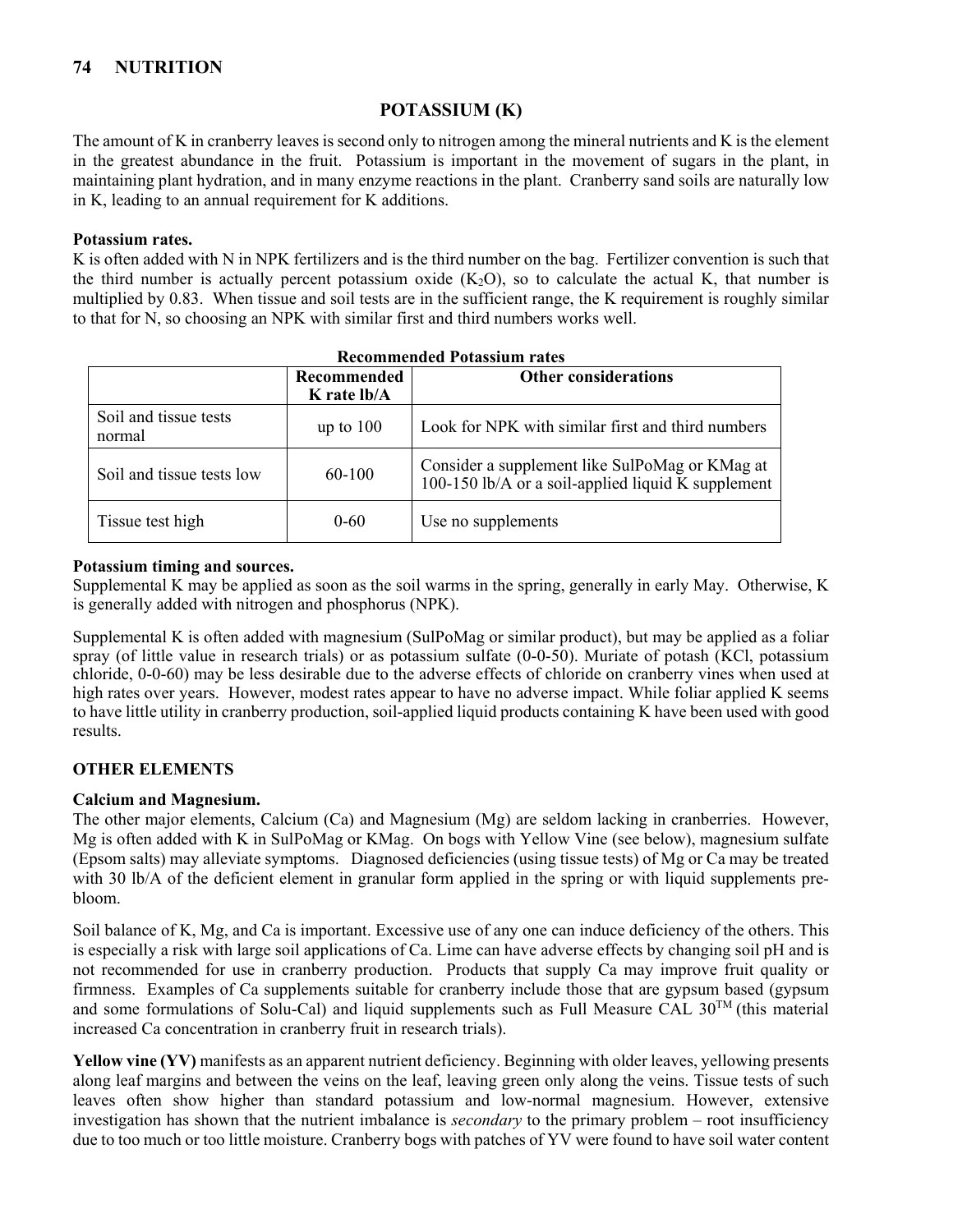(in the YV areas) that was either much higher or much lower than that in the surrounding green areas. Additionally, in greenhouse experiments, plants subjected to very shallow or very deep water table conditions developed YV. The consistent finding in the field has been that the rooting depth in YV areas is shallower than that in unaffected areas. In most cases, YV appears in areas that were too wet early in the season leading to poor rooting depth. Rooting depth can be improved by keeping the bed well drained early in the season. When the water table is closer than about 6 inches below the surface, root development and root function is impaired. Examine your drainage and irrigation practices if you see YV on your bog. Another symptom of poor drainage is high manganese (Mn) in the tissue test. YV usually appears as temperature and water stress increase during mid-summer and may be more severe if Casoron has been used since it can affect rooting and root function.

#### **Minor elements.**

- Minor element deficiencies are rare in cranberries due to low requirements and high availability in acid soils. Deficiencies may be brought on by soil mineral imbalances or stress conditions (drought, waterlogging).
- When deficiencies are suspected (visual symptoms), confirm with tissue testing. Once confirmed, deficiencies are best corrected with foliar sprays. Such sprays are applied between bud break and hook stage.
- CALCIUM-BORON (5% Ca, 0.5% B, no other minor elements) sprays were the only minor element supplements to give increased crops in our research on non-deficient bogs. Response was greatest on bogs yielding at or below 150 bbl/A. We found that 2 applications of 2  $qt/A$  improved fruit set.
	- TIMING: 10% bloom, mid-bloom. The second application seems most effective. Application by sprayer is more effective than sprinkler application. This is a foliar feed - apply accordingly; do not wash off the leaves.
	- CAUTIONS : 1. Manganese-containing fertilizers or fungicides (Mancozeb group) may cancel
		- any beneficial effect of CaB if applied with or around the same time as CaB.
			- 2. DO NOT use when leaf analysis is above 75 ppm B.
			- 3. If B levels are elevated, but below 75 ppm, eliminate the FIRST application.

# **APPLYING FERTILIZER TO CRANBERRY BOGS**

- SPRINKLER SYSTEMS may be used to apply liquids, flowables, and foliar feeds. Make sure not to mix incompatible materials (jar test first). When using sprinkler systems to apply fertilizer - make sure that coverage is ADEQUATE AND UNIFORM. EVERY EFFORT SHOULD BE MADE TO PRESERVE WATER QUALITY - avoid application of fertilizer to water in ditches and canals.
- Foliar feeds should not be washed off the leaves. Liquid fertilizers should be washed onto the soil. Be sure that you know which you are applying. Liquid products that have recently been integrated into cranberry management in Massachusetts are primarily designed to be soil-applied and watered in.
- FISH FERTILIZER is a liquid fertilizer. It should be washed in.
- Make sure ground application equipment is properly calibrated.

### **SOIL pH**

The optimal pH for cranberry soil is between 4.0 and 5.5. Use of sulfate containing fertilizers (SulPoMag, ammonium sulfate) does **not** affect soil pH. However, acid is released into the soil as the plants take up ammonium N. Otherwise, to substantially lower soil pH, elemental sulfur (S) application is used. Soil pH may influence the types of weeds that invade a bog. See the Weed Management section for information on the use of sulfur for weed suppression. Prior to making S applications, seek advice from Extension specialists or consultants. Apply no more than 500 lb/A/season in one or two applications. **Apply elemental S only to well drained soils and test soil pH prior to application.**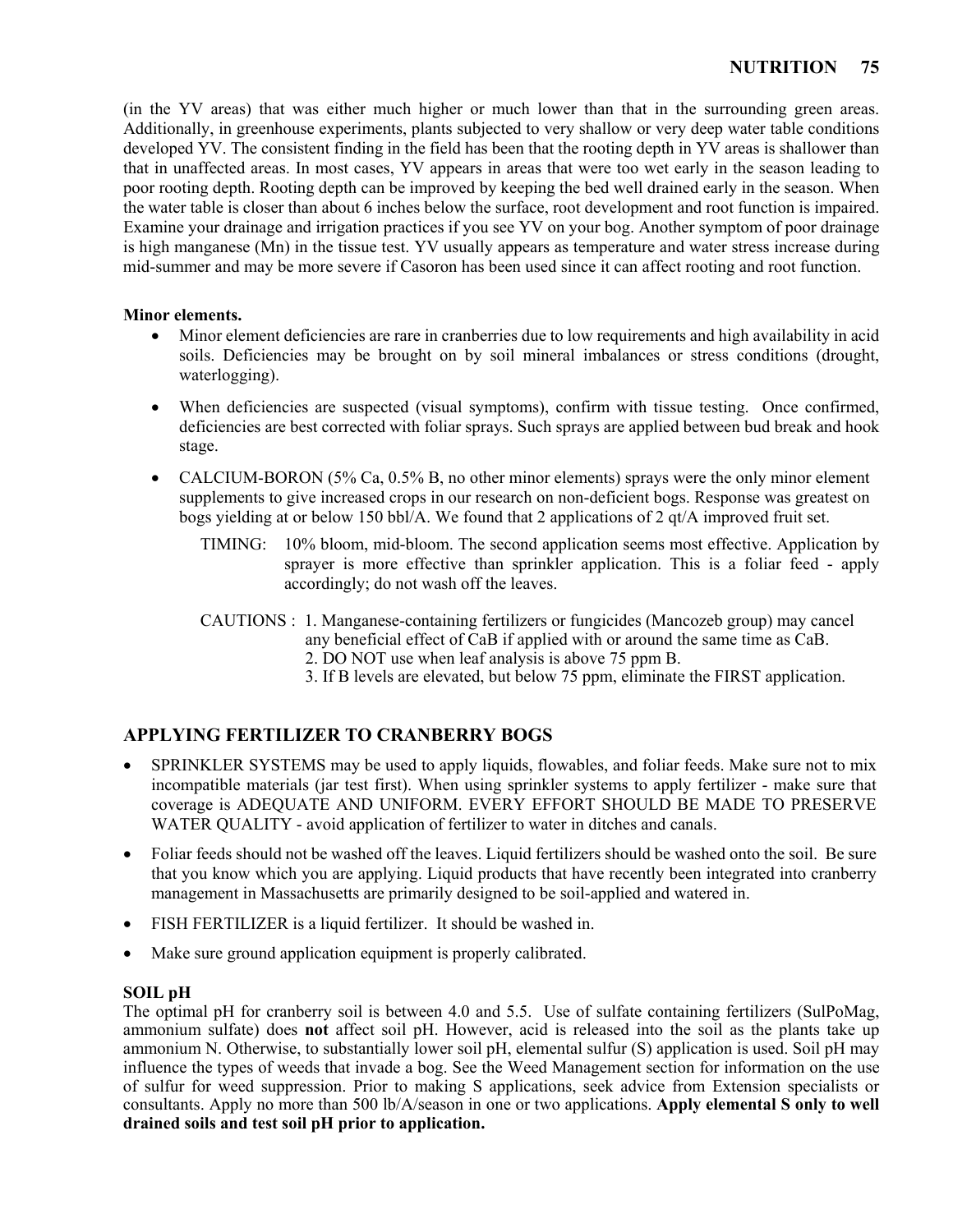Use this table (courtesy of the Wisconsin Cranberry Crop Management Newsletter) to calculate the amount of S needed to lower soil pH based on desired amount of change and soil organic matter content from the soil test. This is a SLOW process depending on bacterial activity in the soil - pH change will occur over a period of months. Change will be fastest when soil is warm.

| Desired      | Soil organic matter content $(\%)$ |                                |            |      |      |      |  |  |  |  |  |
|--------------|------------------------------------|--------------------------------|------------|------|------|------|--|--|--|--|--|
| pH change    | $0.5 - 2.0$                        | 8-10<br>>10<br>6-8<br>2-4      |            |      |      |      |  |  |  |  |  |
|              |                                    | Amount of sulfur needed (lb/A) |            |      |      |      |  |  |  |  |  |
| $0.25$ units | 250                                | 750                            | <b>200</b> | 700  | 2300 | 2800 |  |  |  |  |  |
| $0.5$ units  | 500                                | 500                            | 2500       | 3500 | 4600 | 5500 |  |  |  |  |  |
| unit         | 000                                | 3000                           | 5000       | 7000 | 9200 |      |  |  |  |  |  |

#### **SOIL AND TISSUE TESTS**

Soil and tissue tests are tools that a cranberry grower can use to help diagnose deficiencies of mineral elements, monitoring soil pH, and aiding in the decision making process for choosing fertilizer (tissue tests). These tests are also required for Nutrient Management record keeping.

However, there are no 'cookbook' type formulas for fertilizing a cranberry bog based on the test results.

(1) standard soil tests poorly predict availability of nutrients and poorly correlate with yield in cranberry;

(2) as a perennial plant, cranberries store nutrients from the previous season(s) making it impossible to base fertilizer choices only on soil content and yield potential;

(3) there is virtually no variability in soil test N values from bog to bog;

(4) tissue test N concentration may vary depending on length of upright (N concentration in the tissue does not always correlate well with added N);

(5) nutrient availability changes with soil pH and soil pH is not uniform from bog to bog; and

(6) common soil test methods for P do not give results that correlate well with cranberry yields due to very acid soils in cranberry production – standard P tests are of no predictive value if soil iron is above 200 ppm.

With these warnings in mind, tissue and soil analyses can be beneficial as a long-term record of changes in your bog. Soil and tissue tests are particularly useful when compared to one another - a soil test alone is virtually useless in determining a fertilizer recommendation for cranberry. Use periodic soil testing to monitor any change in soil pH; we recommend testing soil every 3-5 years for this purpose.

Tissue tests are more useful for setting target fertilizer ranges. Regular tissue testing meets the mandate for testing in the Massachusetts Nutrient Management Regulations since this is the UMass recommended testing for cranberry. We recommend tissue sampling every 2-4 years (but see also P use and P reduction section above for protocols when adjusting P rates). Keep the results and use them in conjunction with your records of your bog management and performance (growth and cropping) to aid in making fertilizer decisions. For further information regarding tissue testing, refer to "Cranberry tissue testing for producing beds in North America" fact sheet (available at [http://scholarworks.umass.edu/cranberry\\_factsheets/6/\)](http://scholarworks.umass.edu/cranberry_factsheets/6/).

### *When and how to test*

The results you receive from a soil or a tissue test are only as good as the sample you supply to the analytical lab. Follow the instructions for sample collection provided by the lab you are using. Collect one composite sample for each management unit as instructed below. A management unit may vary in size but will generally be a single variety that is treated uniformly, often under one sprinkler system.

*Tissue samples*: Samples for cranberry tissue analysis should NEVER contain roots, soil, runners, fruit, or trailing woody stems. In general all of these contaminants contain less nutrients than the upright tips. Including them will give a falsely low analysis. Tissue samples are best collected from **mid-August to mid-September**. Samples collected at that time should include **upright tips only** (do not strip off the leaves). Collect no more than the **top 2 inches** of new growth (mix flowering and vegetative uprights). As you walk a transect across the bog, collect enough material to make about 1 cup (at least 50 upright tips). You may collect directly into marked bags as samples should not be washed. Collect samples when the plants are not wet. Do not mail samples in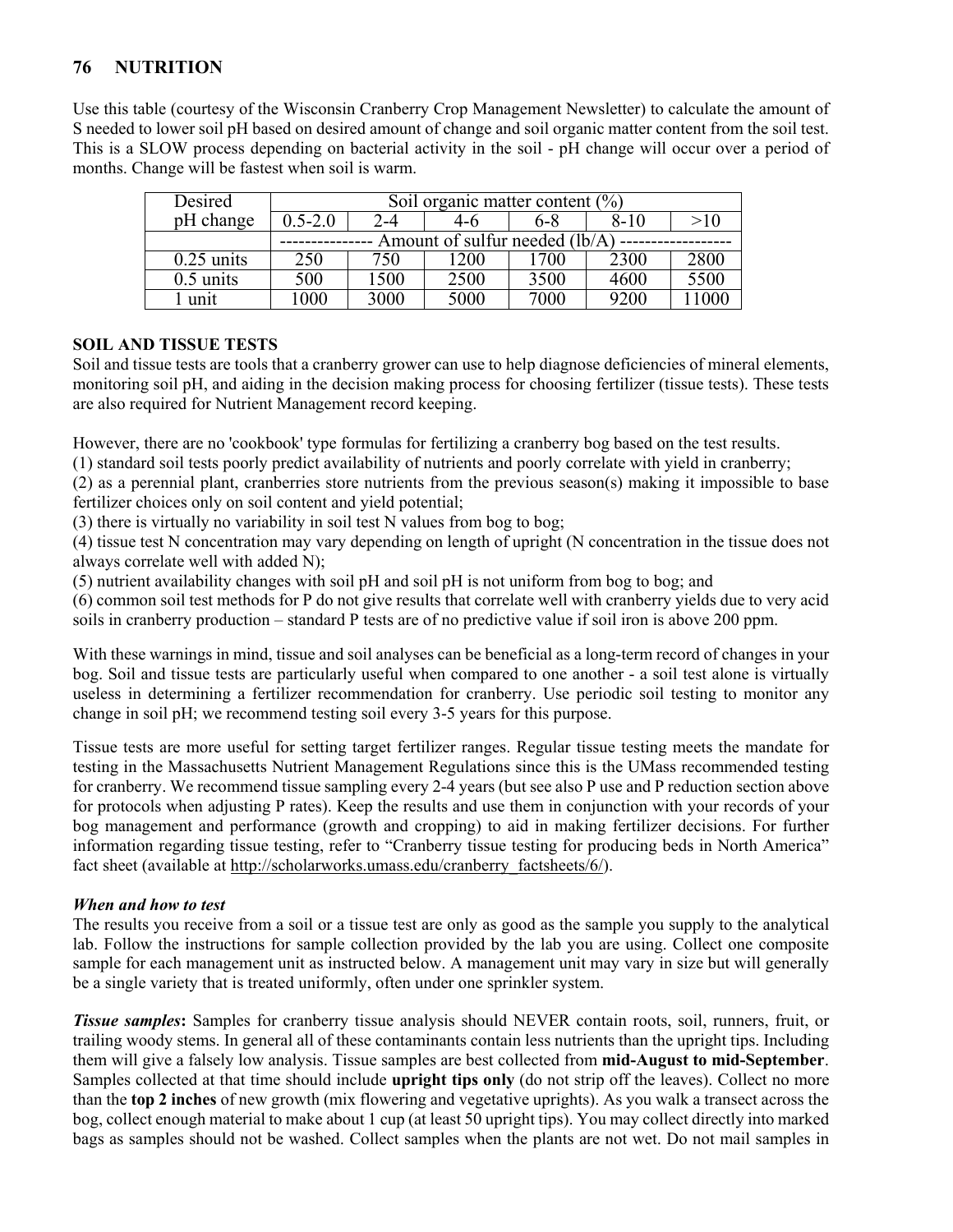plastic bags. Moldy samples give poor results. **Always** request nitrogen determination. This increases the test cost, but nitrogen levels in the tissue test are an important indicator of plant status and the success of fertilizer programs.

**Sampling other than in August-September:** Tissue samples may be collected at other times of the year if absolutely necessary. However, nutrient levels change more rapidly outside of the recommended time and make interpretation of the results more difficult. If sampling in the spring, samples should be collected in June and consist of **new upright tissue** only. Do not include last season's leaves - they will lead to a falsely low result. *In June samples, nitrogen should be 1.2-1.5%, phosphorus 0.15-0.19%, and potassium 0.7-0.9%.* Interpretations for other elements are challenging in June samples.

Tissue samples should also be collected when deficiency is suspected or diagnosis of a specific problem is needed. For problem diagnosis, collect 2 separate samples - one from the problem area, and one from nearby 'normal' vines.

Samples collected after mid-September give lower analysis values than those collected earlier. This is especially true for nitrogen (it is transported out of upright tips and stored in older tissue as dormancy approaches). Also, late in the season the uprights become more woody so that more of a tip sample is stem tissue. Stems have less nutrient content than do leaves so the overall result is a lower analytical value.

# **TISSUE STANDARDS (August 10 to September 15 collection)**

Standards developed in conjunction with researchers throughout the cranberry growing areas of the USA

| <b>Major Element</b> | <b>Concentration in</b><br>dried tissue (percent)                                                  | <b>Minor Element</b>     | <b>Concentration in</b><br>dried tissue (ppm) |
|----------------------|----------------------------------------------------------------------------------------------------|--------------------------|-----------------------------------------------|
| Nitrogen $(N)$       | $0.90 - 1.10*$                                                                                     | Boron (B)                | $15-60$                                       |
| Phosphorus $(P)$     | $0.10 - 0.20$                                                                                      | $\text{Zinc}(\text{Zn})$ | $15 - 30$                                     |
| Potassium $(K)$      | $0.40 - 0.75$                                                                                      | Copper (Cu)              | $4 - 10$                                      |
| Calcium $(Ca)$       | $0.30 - 0.80$                                                                                      | Iron $(Fe)$              | problem if less than 20                       |
| Magnesium (Mg)       | $0.15 - 0.25$                                                                                      | Manganese (Mn)           | problem if less than 10,                      |
| Sulfur $(S)$         | $0.08 - 0.25$                                                                                      |                          | if greater than 500-600<br>check bog drainage |
|                      | $* = As high as 1.3 % has been seen for Stevens,$<br>but monitor growth closely if N is $> 1.1$ %. |                          |                                               |

**Soil samples:** Samples for analysis of soil nutrients should NOT contain stems, leaves, or the surface duff layer (trash). These are all organic contaminants and will bias the organic matter (OM) determination for the sample. The inclusion of some roots is generally unavoidable. Use a soil probe with a 1-2 inch diameter to collect cores of 4-6 inch depth. Minimum requirements: 4 cores for up to 1 acre; and 1 core for each additional 2 acres up to a total of 10 cores/management unit. After the trash layer on the surface of each is discarded, these cores are combined to make a sample. Collect enough soil to fill a 1 qt plastic bag about  $\frac{3}{4}$  full. At home, open the bags and dry the soil at room temperature for a day or two. Clearly mark each sample bag. OM determination (usually an additional charge) is often useful.

Methods of analysis vary by lab - pick a lab and stick with it. The UMass Soils Lab uses the Morgan test. However, the Bray test for soil P is the most commonly used in other labs for samples from the eastern United States. The Bray test, like all common P soil tests, is of limited value in cranberry soils. Standard P ranges for both methods are provided on the next page. The best time to sample cranberry bogs is when the soil is not waterlogged. Wet soils give falsely high P values. Soil samples may be collected with tissue samples in the late summer if no sanding is planned. Otherwise, sample soil in the spring.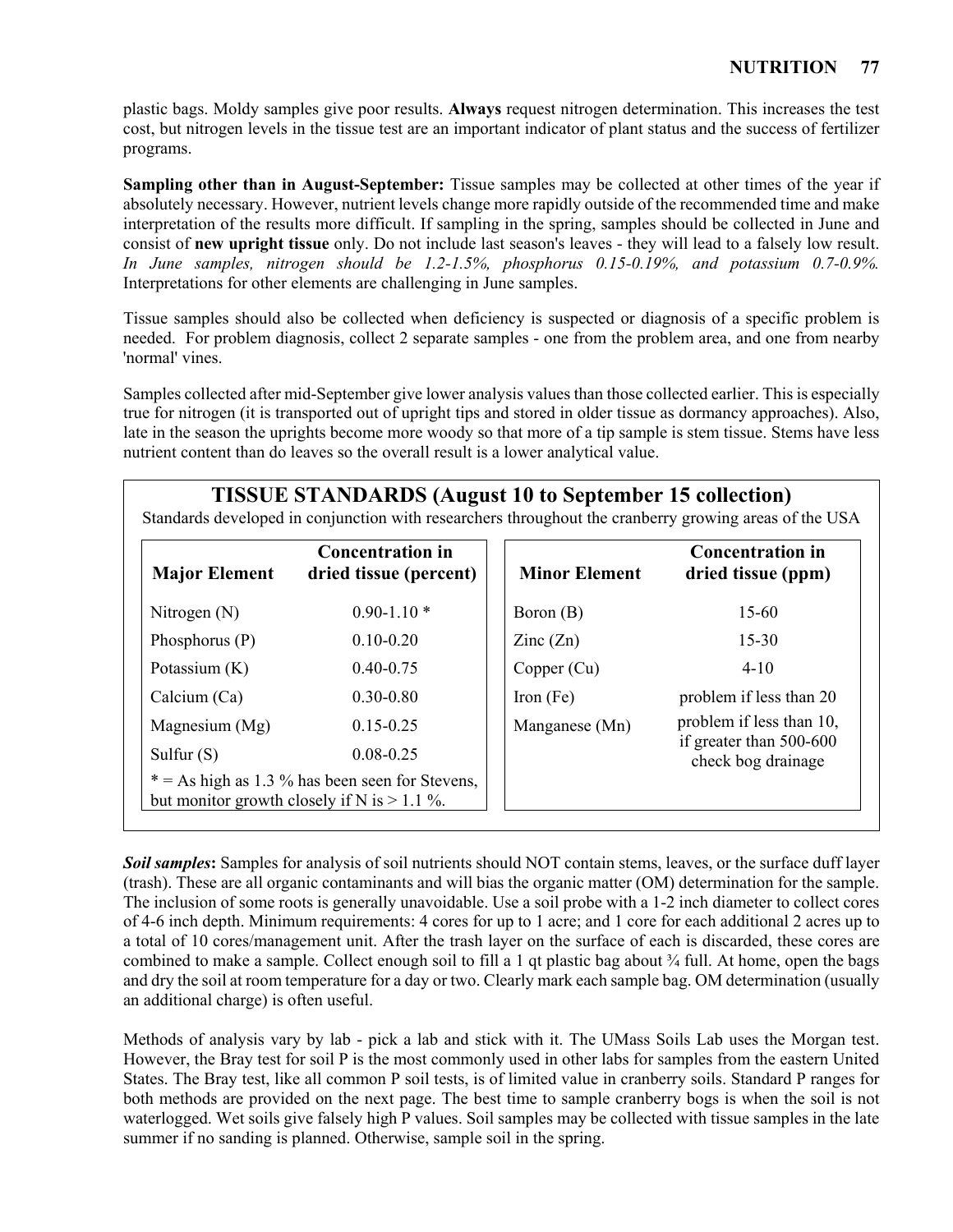UMass provides soil and tissue analysis services at the Amherst lab for a fee. Submission forms and soil boxes for this lab are available at the Cranberry Station. Also see their web site for downloadable forms and schedule of fees [\(http://soiltest.umass.edu/\)](http://soiltest.umass.edu/). Follow the links at the top of the page.

### **CONVERSIONS FOR SOIL TEST RESULTS**

lb/A K, Ca, Mg or P divide by 2.27 to get ppm

lb/A K2O divide by 2.75 to get ppm K

 $1b/A$   $P_2O_5$  divide by 5.2 to get ppm P

| <b>SOIL STANDARDS (ppm)</b><br>Ammonium acetate extraction unless otherwise indicated. |                    |             |                 |  |  |  |  |  |
|----------------------------------------------------------------------------------------|--------------------|-------------|-----------------|--|--|--|--|--|
| Element                                                                                | Deficient if below | Normal      | Excess if above |  |  |  |  |  |
| Phosphorus (Bray)                                                                      | 20                 | $20 - 60$   | 80              |  |  |  |  |  |
| Phosphorus $(P)$                                                                       | 4                  | $4 - 9$     | 10              |  |  |  |  |  |
| Potassium $(K)$                                                                        | 10                 | $10 - 40$   | 50              |  |  |  |  |  |
| Calcium $(Ca)$                                                                         | 20                 | $20 - 80$   | 90              |  |  |  |  |  |
| Magnesium (Mg)                                                                         | 10                 | $10 - 25$   | 25              |  |  |  |  |  |
| pH                                                                                     |                    | $4.0 - 5.0$ |                 |  |  |  |  |  |

Base saturation: Ca should roughly equal the sum of K and Mg.

Base saturation is the *proportion* of the various positive cations in the soil. In acid soils 45-70% should consist of hydrogen ions (these replace much of the Ca that would be found in higher pH soils).

Cation Exchange Capacity (CEC): Measures ability of soil to hold positive ions (cations or bases). If CEC is low  $(10)$ , base saturation proportions are important. If CEC is high and all cations are in the normal range, the proportions in the base saturation are less critical.

If soil iron is above 200 ppm, soil P tests will not accurately reflect P availability.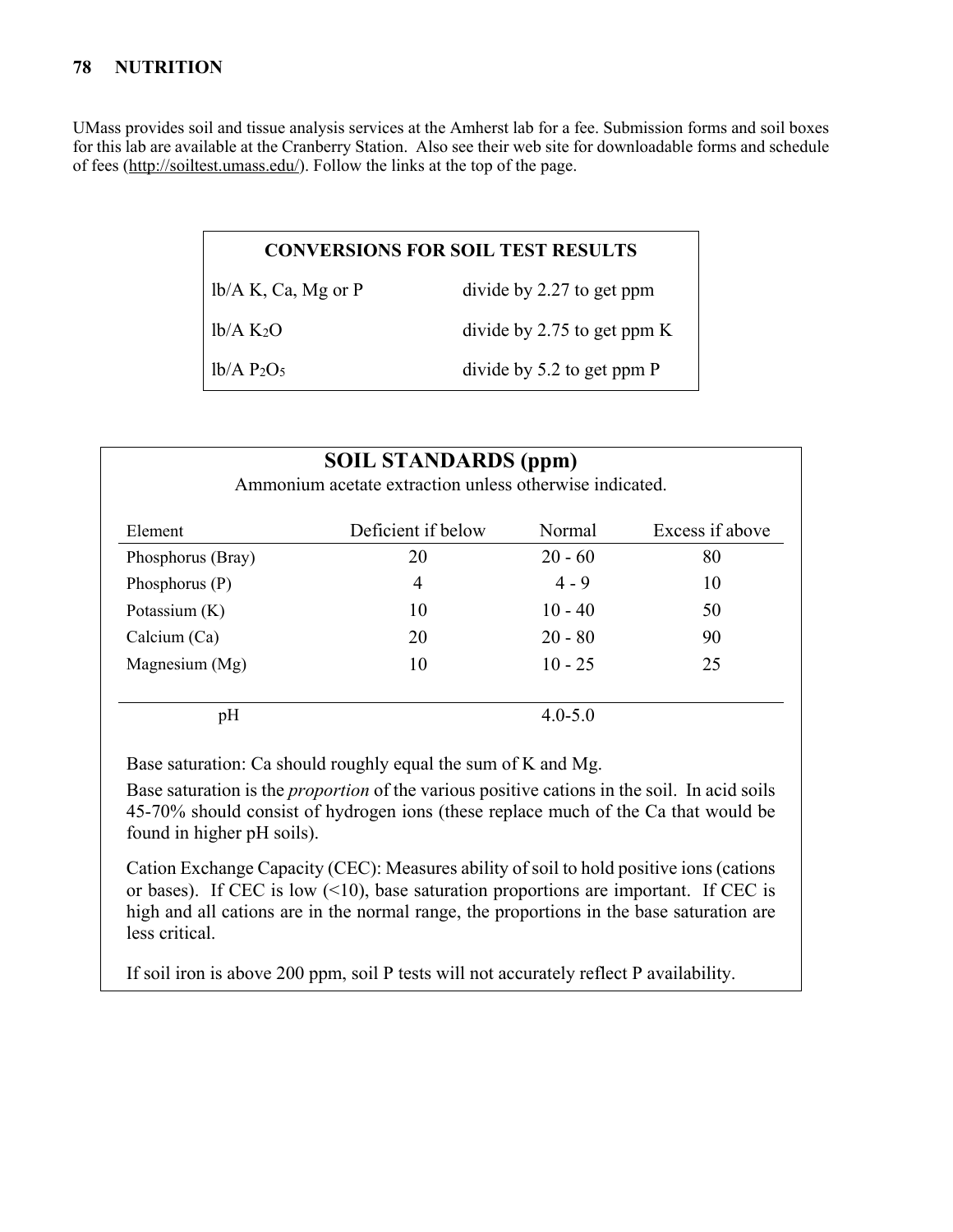### **IMPORTANT CONSIDERATIONS FOR CRANBERRY NUTRITION**

- REVIEW the Nutrient Management BMP in the Best Management Practices Guide for Massachusetts Cranberry Production on our website [\(http://ag.umass.edu/cranberry/publications-resources/best](http://ag.umass.edu/cranberry/publications-resources/best-management-practices)[management-practices\)](http://ag.umass.edu/cranberry/publications-resources/best-management-practices). Excellent information and decision trees for planning N and P management are available as well: visit [\(http://ag.umass.edu/cranberry/publications-resources/books-pamphlets\)](http://ag.umass.edu/cranberry/publications-resources/books-pamphlets) and select Nitrogen or Phosphorus for Bearing Cranberries articles. The Nutrient Management Guide for Oregon is also a good resource [\(https://catalog.extension.oregonstate.edu/em8672\)](https://catalog.extension.oregonstate.edu/em8672).
- The Cranberry Station website has an entire page devoted to Nutrient Management and planning [\(http://ag.umass.edu/cranberry/publications-resources/nutrient-management-for-cranberries\)](http://ag.umass.edu/cranberry/publications-resources/nutrient-management-for-cranberries). There are templates for record keeping and nutrient calculator tools that can be downloaded from that page.
- GOOD DRAINAGE AND ADEQUATE IRRIGATION are essential for best response to fertilizer. Monitor and maintain adequate soil moisture. Small, frequent irrigations may not be adequate to provide moisture to the root zone. For further information, refer to the Irrigation section and BMP.
- KEEP GOOD RECORDS. Comparison of rate/material and crop response over time will help to refine fertilizer practices tailored to YOUR bog. OBSERVE YOUR BOGS OFTEN -- fertilizer timing depends on growth stage/plant development. Rate can be refined as plants respond during the growing season. For growers managing 10 acres or more, records of nutrient applications are required under Massachusetts regulations.
- Cranberry bog soil has little capacity to HOLD cations (e.g., K, Mg, Ca). Much of the holding capacity is taken up by hydrogen ions. It is important to maintain a BALANCE among cations. Overuse of one can induce deficiency of the others. When you test bog soil for pH, check this balance as well.
- WHEN SYMPTOMS OCCUR rule out water management issues, disease, and pest problems first. Then look at nutrition. Collect tissue for testing if necessary.

### **CAUTIONS:**

- PRESERVE SURFACE WATER OUALITY avoid applying fertilizer to water in ditches and canals. As possible, lower water levels in ditches prior to fertilizer application and impound water during and after fertilizer applications.
- AVOID HIGH RATES APPLIED AT ONE TIME, particularly on bogs constructed on mineral soils or very sandy bogs. Such applications may lead to lateral movement of fertilizer into water.
- EXCESSIVE NITROGEN FERTILIZATION leads to over vegetative plants. This may increase susceptibility to disease, spring frost or insect feeding. **High nitrogen rates are associated with poor fruit quality** and may delay color development in the fruit. High nitrogen rates can have adverse carryover effects in following years -- excess applied nitrogen leads to high nitrogen concentrations in plant tissues such as stems and roots that can be remobilized in the plant and lead to excess vegetation, particularly when more nitrogen is added to the soil.
- FALL FERTILIZER (after harvest application) is not recommended, particularly if crop was small and no deficiencies have been noted. Late-season applications may not be properly taken up by the plants depending on soil temperature and state of dormancy. Generally, if uptake does not occur in the fall, the nutrients are no longer available the following spring. Organic types of fertilizers may be the exception. If you choose to use fall fertilizer, use low N and low or no P formulations.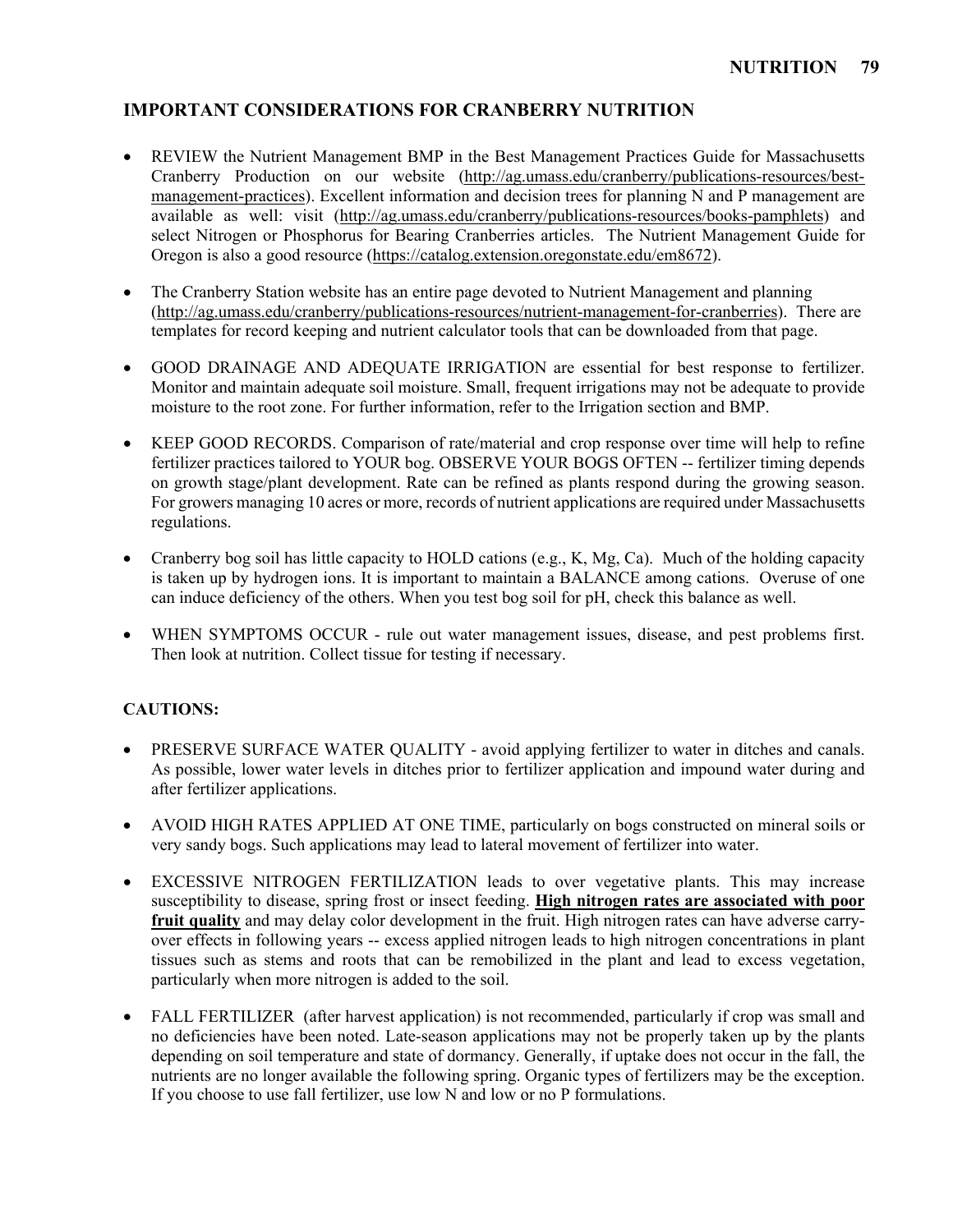#### **EFFECTS OF WEATHER**

- WINTER INJURY. If leaf drop occurs after withdrawal of winter flood, early spring fertilizer applications will aid in recovery by encouraging rapid, early production of new leaves. Do not skip spring fertilizer. SulPoMag (or similar material) at 100-200 lb/A may also aid recovery.
- COLD SOIL/AIR TEMPERATURES, particularly in the spring, will lessen or eliminate response of cranberry plants to fertilizer applications. If plants are already under stress, they may respond even less. If this occurs, care should be taken not to reapply before you are sure that the plants are not going to respond to the initial application. Soil temperatures should rise to 55°F before application of fertilizer to ensure response. If long-lasting, slow-release, controlled release, or organic forms were used, reapplication may not be necessary -- response may only be delayed.
- IF FLOWER BUDS ARE DAMAGED BY SPRING FROST, high N rates can lead to overgrowth. Use lower rates.

#### **EFFECTS OF PESTS AND CULTURAL PRACTICES**

- BOGS CONSTRUCTED ON MINERAL SOILS without a permeability restricting or confining layer have little ability to hold nutrients in the root zone. Use organic or slow-release N and avoid large rates applied all at once.
- DECREASE fertilizer rate if the bog has been SANDED. Sanding promotes production of new vegetative uprights from the runners. Sanding combined with high fertilizer rates can lead to overgrowth.
- DECREASE fertilizer rate if late water has been held. Spring fertilizer rate may be eliminated on late water bogs. Overall fertilizer rate may be decreased 30% or more. However, do not decrease fertilizer N by more than 40% at the risk of adverse impact on the following season crop.
- ELIMINATE fertilizer applications for the entire season if the bog has been subjected to a long SUMMER FLOOD (May-July, see Insect section) for grub control.
- If eliminating crop using a FLASH FLOOD, reduce fertilizer rate. Two low-rate applications, in the spring and mid-season, should suffice to support the plants.
- PRUNING stimulates growth reduce spring fertilizer on heavily pruned bogs. However, if the bog has been mowed, fertilizer applications are required to encourage the production of new uprights.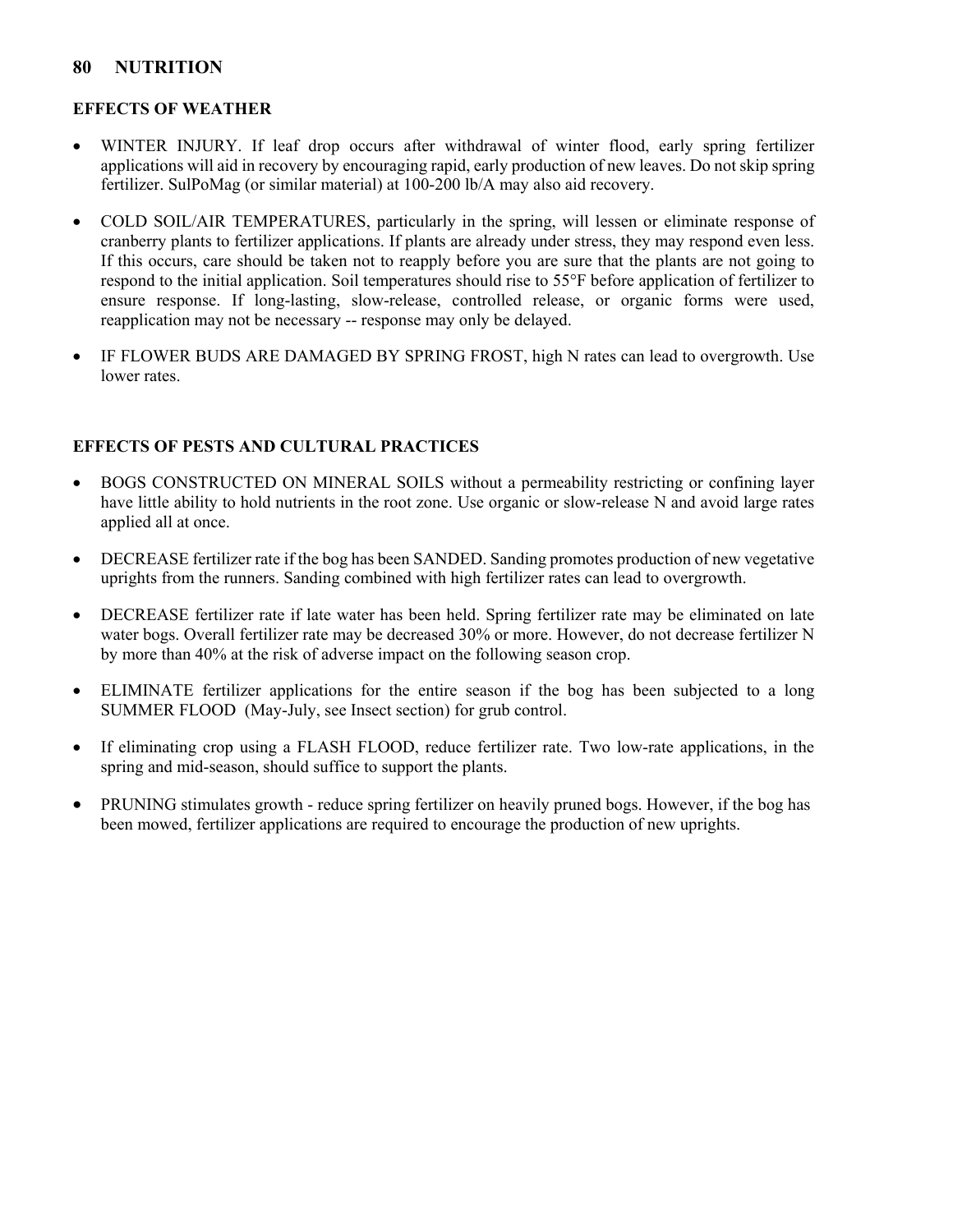# **Calculating Fertilizer N and P Rates -- important for planning**

Fertilizer labels have three numbers that are N-P-K. These numbers are percent by weight, and also the amount per 100 lbs of fertilizer.

**Nitrogen (N) -** First number on the bag is percent N

*N* example: You have a 50 pound bag of  $18 - 8 - 18$ 

To figure out how much N is in the bag of fertilizer:

- 1. Multiply the first number by weight of the bag
	- $18 \times 50 = 900$
- 2. Because the number on the bag is a percentage, you then divide by 100 to calculate how much nitrogen you are applying
	- $900/100 = 9$

For every 50 lbs of this fertilizer, you are adding 9 lbs of N.

\*\*shortcut - for a 100 pound application - the first number is pounds applied on the bog

**Phosphorus (P)** - Middle number on the bag is percent phosphorus as *phosphate - P<sub>2</sub>O<sub>5</sub>* 

*P example*: You have a 50 pound bag of 12 – **24** – 12

To figure out how much actual P is in the bag of fertilizer:

- 1. Multiply the second number on the bag by 0.44 (conversion factor)
	- 24 x 0.44 (conversion factor) =  $10.56$
- 2. Multiply this number by weight of the bag
	- 10.56 x 50 (weight of the bag) =  $528$
- 3. Because the number on the bag is a percentage, you then divide by 100 to calculate how much P you are applying
	- $528/100 = 5.28$

For every 50 lbs of this fertilizer, you are adding 5.28 lbs of P.

NOTE: if you want less than 20 pounds actual P on the bog, limit to no more than 45 pounds of *phosphate*

**Potassium (K) -** Last number on the bag is percent potassium as *potassium oxide - K2O K* example: You have a 50 pound bag of  $0 - 0 - 22$ 

To figure out how much actual K is in the bag of fertilizer:

- 1. Multiply the third number on the bag by 0.83 (conversion factor)
	- 22 x 0.83 (conversion factor) =  $18.26$
- 2. Multiply this number by weight of the bag
	- 18.26 x 50 (weight of the bag) = 913
- 3. Because the number on the bag is a percentage, you then divide by 100 to calculate how much K you are applying

• 
$$
913/100 = 9.13
$$

For every 50 lbs of this fertilizer, you are adding 9.13 lbs of K.